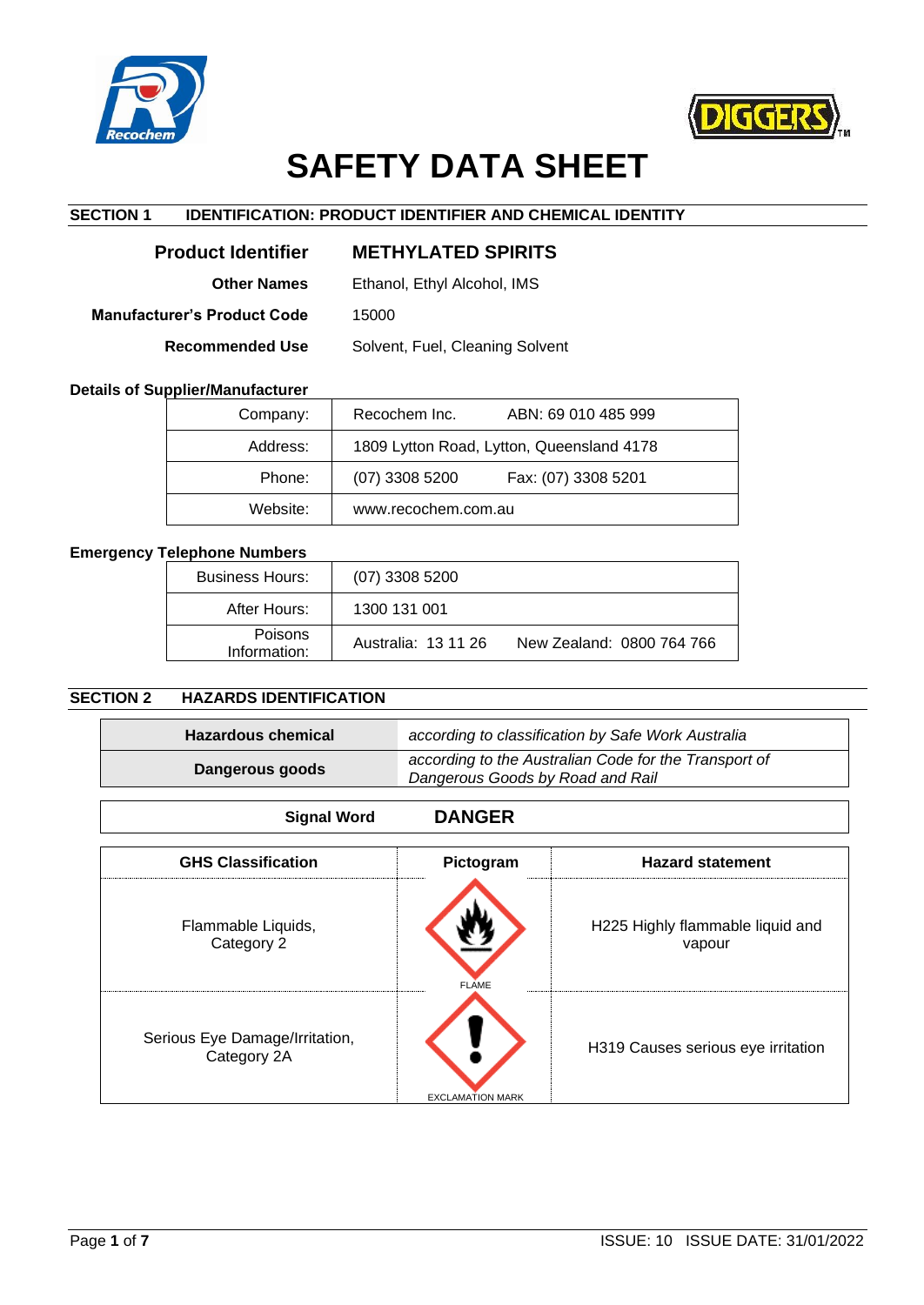# **Precautionary statements:**

| <b>GENERAL</b>          |                                                                                                                                    |
|-------------------------|------------------------------------------------------------------------------------------------------------------------------------|
| P <sub>101</sub>        | If medical advice is needed, have product container or label at hand                                                               |
| P <sub>102</sub>        | Keep out of reach of children                                                                                                      |
| P <sub>103</sub>        | Read label before use                                                                                                              |
| PREVENTATIVE            |                                                                                                                                    |
| P <sub>210</sub>        | Keep away from heat, hot surfaces, sparks, open flames, and other ignition<br>sources. No smoking                                  |
| P <sub>233</sub>        | Keep container tightly closed                                                                                                      |
| P <sub>240</sub>        | Ground and bond container and receiving equipment                                                                                  |
| P <sub>241</sub>        | Use explosion-proof electrical/ventilation/lighting equipment                                                                      |
| P <sub>242</sub>        | Use non-sparking tools                                                                                                             |
| P <sub>243</sub>        | Take action to prevent static discharge                                                                                            |
| P <sub>264</sub>        | Wash thoroughly after handling                                                                                                     |
| P <sub>280</sub>        | Wear protective gloves/eye protection/face protection                                                                              |
| <b>RESPONSE</b>         |                                                                                                                                    |
| $P303 + P361 +$<br>P353 | IF ON SKIN (or hair): Take off immediately all contaminated clothing. Rinse<br>skin with water/shower                              |
| $P305 + P351 +$<br>P338 | IF IN EYES: Rinse cautiously with water for several minutes. Remove contact<br>lenses, if present and easy to do. Continue rinsing |
| $P337 + P313$           | If eye irritation persists: Get medical advice/attention                                                                           |
| $P370 + P378$           | In case of fire: Use foam/water spray/fog for extinction                                                                           |
| STORAGE                 |                                                                                                                                    |
| $P403 + P235$           | Store in a well-ventilated place. Keep cool                                                                                        |
| <b>DISPOSAL</b>         |                                                                                                                                    |
| P <sub>501</sub>        | Dispose of contents/container in accordance with local regulations                                                                 |

# **SECTION 3 COMPOSITION AND INFORMATION ON INGREDIENTS**

# **Ingredients Names and Proportions**

| <b>Chemical Entity</b>                                                                                                                                | <b>CAS Number</b> | Proportion (%) |  |
|-------------------------------------------------------------------------------------------------------------------------------------------------------|-------------------|----------------|--|
| Ethanol                                                                                                                                               | 64-17-5           | $>= 95$        |  |
| Demin. Water                                                                                                                                          | 7732-18-5         | $\leq$ 5       |  |
| The following materials make up the denaturant of the fluid. They are not present in high enough<br>concentrations to trigger any additional hazards. |                   |                |  |
| Denatonium Benzoate                                                                                                                                   | 3734-33-6         | < 0.001        |  |
| Methyl Isobutyl Ketone                                                                                                                                | 108-10-1          | 0.25           |  |
| <b>Fluorescein</b>                                                                                                                                    |                   | < 0.001        |  |

# **SECTION 4 FIRST AID MEASURES**

# **Description of necessary first aid measures**

| Inhalation:   | Remove victim from exposure if safe to do so. If rapid recovery does not<br>occur, transport to nearest medical facility for additional treatment. Remove<br>contaminated clothing. |
|---------------|-------------------------------------------------------------------------------------------------------------------------------------------------------------------------------------|
| Skin Contact: | If skin contact occurs, remove contaminated clothing and wash skin<br>thoroughly with water and follow by washing with soap if available.                                           |
| Eye Contact:  | If in eyes, hold eyes open, flood with water for at least 15 minutes. If<br>symptoms persist transport to nearest medical facility for additional treatment.                        |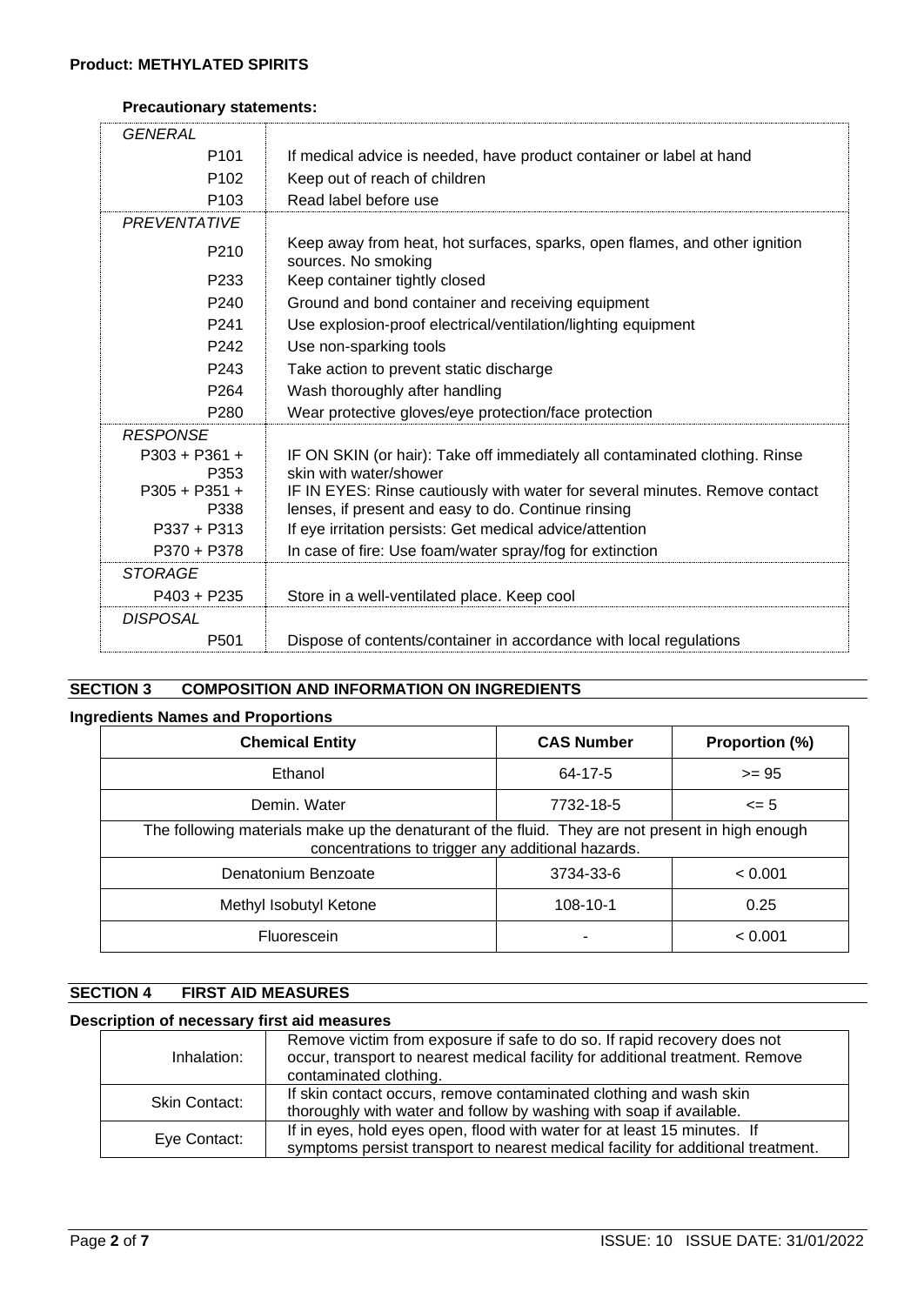|            | If swallowed, do NOT induce vomiting. Transport to nearest medical facility |
|------------|-----------------------------------------------------------------------------|
| Ingestion: | for additional treatment.                                                   |

## **Symptoms caused by exposure**

| Inhalation: | May cause irritation to the respiratory system. Inhalation of the vapour may<br>result in drunkenness (as per effects of ingestion). Early symptoms may occur<br>at airborne levels of 1000 to 5000ppm.                                                                                                                                                                                                                                                          |
|-------------|------------------------------------------------------------------------------------------------------------------------------------------------------------------------------------------------------------------------------------------------------------------------------------------------------------------------------------------------------------------------------------------------------------------------------------------------------------------|
| Skin:       | May include burning sensation and/or a dried/cracked appearance. Prolonged<br>contact may cause defatting of skin which can lead to dermatitis.                                                                                                                                                                                                                                                                                                                  |
| Eye:        | May include burning sensation, redness, swelling and/or blurred vision.                                                                                                                                                                                                                                                                                                                                                                                          |
| Ingestion:  | Can cause drunkenness or harmful central nervous system effects. The<br>deliberate ingestion of ethanol (50-100ml) may cause inebriation such that<br>safety is impaired. Effects of a small intake may include excitation, euphoria,<br>headache, dizziness, drowsiness, blurred vision, and fatigue. Ingestion of a<br>large amount may lead to severe acute intoxication, tremours, convulsion, loss<br>of consciousness, coma, respiratory arrest and death. |

#### **Medical attention and special treatment**

Treat symptomatically.

#### **SECTION 5 FIRE FIGHTING MEASURES**

# **Suitable extinguishing equipment**

Alcohol stable foam, water spray or fog. Dry chemical powder, carbon dioxide for small fires only. Do not use water in a jet.

#### **Specific hazards arising from the chemical**

Carbon monoxide and/or carbon dioxide may be evolved.

## **Special protective equipment and precautions for fire fighters**

Wear full protective clothing and self-contained breathing apparatus. Hazchem code  $2YE$ .

#### **SECTION 6 ACCIDENTAL RELEASE MEASURES**

#### **Personal precautions, protective equipment and emergency procedures**

Avoid contact with spilled or released material. Shut off leaks, if possible without personal risks. Isolate hazard area and deny entry to unnecessary or unprotected personnel. Remove all sources of ignition in the surrounding area. Take precautionary measure against static discharge. Ensure electrical continuity by bonding and earthing all equipment.

#### **Environmental precautions**

Use appropriate containment to avoid environmental contamination. Prevent from spreading and entering waterway using sand, earth or other appropriate barriers. Attempt to disperse the vapour or to direct its flow to a safe location for example by using fog sprays. Ventilate contaminated area thoroughly.

#### **Methods and materials for containment and cleaning up**

For small spills (< 1 drum), transfer by mechanical means to a labelled, sealable container for product recovery or safe disposal. Allow any residues to evaporate or use an appropriate absorbent material and dispose of safely.

For larger spills (> 1 drum), transfer by means such as a vacuum truck to a salvage tank for recovery or disposal. Do not flush residues with water. Retain as contaminated waste. Allow any residues to evaporate or use an appropriate absorbent material and dispose of safely.

# **SECTION 7 HANDLING AND STORAGE**

# **Precautions for safe handling**

Highly flammable product. Avoid breathing vapours. Handle and open containers with care in a wellventilated area. Ensure that the workplace is ventilated such that the Occupational Exposure limit is not exceeded. Avoid contact with skin, eyes and clothing. Wash thoroughly after handling. Do not eat, drink or smoke in contaminated areas. Electrostatic charges may be generated during transfer. Electrostatic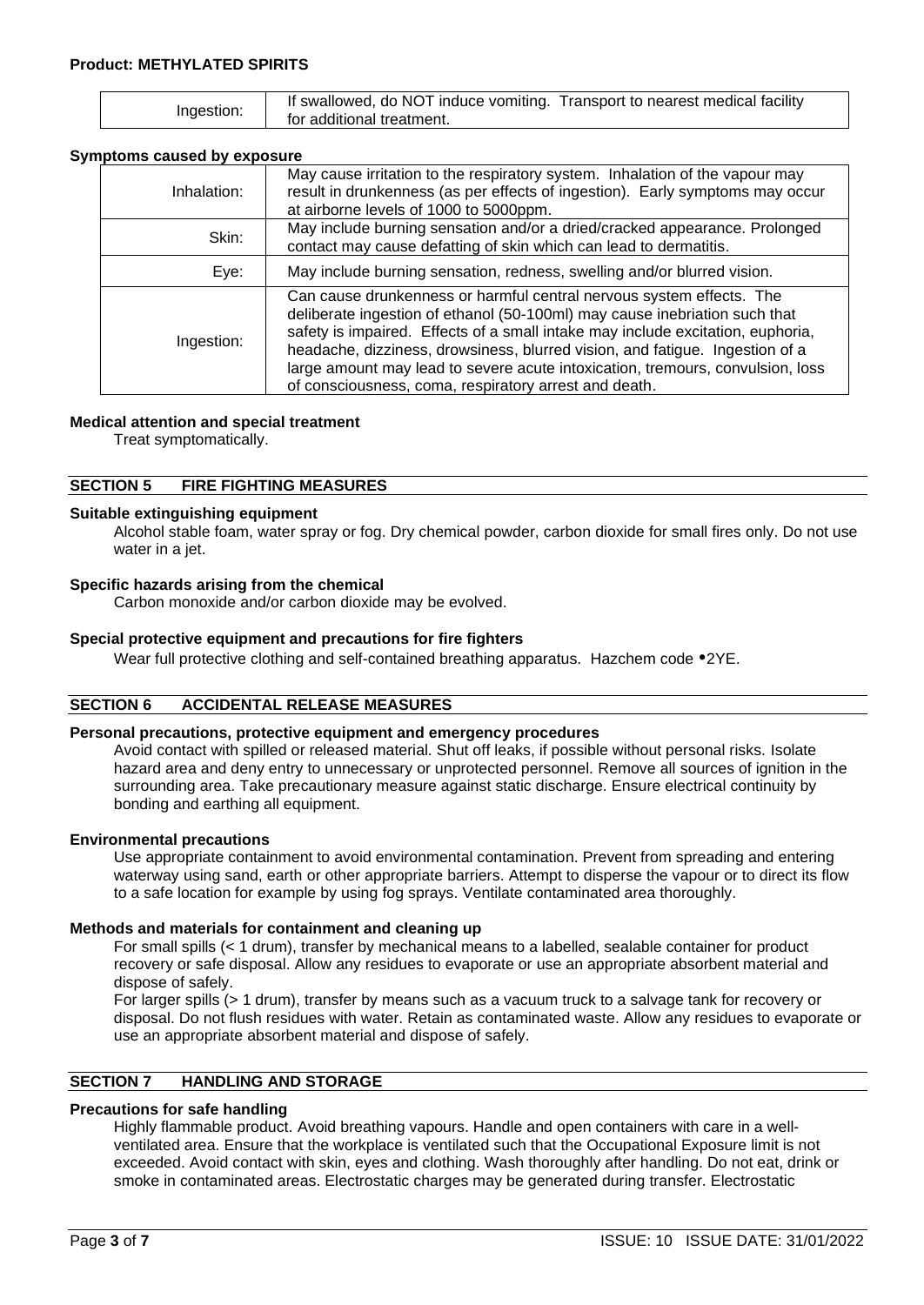## **Product: METHYLATED SPIRITS**

discharge may cause fire. Ensure electrical continuity by earthing all equipment. Flameproof equipment necessary in area where chemical is being used. Vapours may accumulate in low or confined areas.

#### **Conditions for safe storage, including any incompatibilities**

Bulk storage tanks should be bunded. Store in a well-ventilated area, away from sunlight, ignition sources and other sources of heat. Do not store near strong oxidants.

## **SECTION 8 EXPOSURE CONTROLS AND PERSONAL PROTECTION**

#### **Exposure control measures**

From National Occupational Health & Safety Commission (NOHSC) Worksafe Australia - Ethanol: 1880mg/m<sup>3</sup> (1000ppm) TWA (8hr)

#### **Biological monitoring**

No biological limit allocated.

#### **Engineering controls**

Ensure that adequate ventilation is provided. Maintain air concentrations below recommended exposure standards. Avoid generating and inhaling mists and vapours. Keep containers closed when not in use.

#### **Individual protection measures**

| Eye and face protection: | Wear safety goggles.                                                                                                                                                                                                                                                                                                                                                                               |
|--------------------------|----------------------------------------------------------------------------------------------------------------------------------------------------------------------------------------------------------------------------------------------------------------------------------------------------------------------------------------------------------------------------------------------------|
| Skin protection:         | Use solvent resistant gloves, nitrile for longer term protection or PVC and<br>neoprene for incidental splashes.                                                                                                                                                                                                                                                                                   |
| Respiratory protection:  | If work practices do not maintain airborne level below the exposure<br>standard, use appropriate respiratory protection equipment. When using<br>respirators, select an appropriate combination of mask and filter. Select a<br>filter for organic gases and vapours (boiling point > 65°C). Respirators<br>should comply with AS1716 or an equivalent approved by a state/territory<br>authority. |
| Thermal hazards:         | Not applicable.                                                                                                                                                                                                                                                                                                                                                                                    |

## **SECTION 9 PHYSICAL AND CHEMICAL PROPERTIES**

| Appearance:                                       | Colourless clear liquid |
|---------------------------------------------------|-------------------------|
| Odour:                                            | Alcoholic               |
| Odour threshold (ppm):                            | Data not available      |
| pH:                                               | Data not available      |
| Melting point/freezing point (°C):                | $-117$                  |
| Initial boiling point and boiling range (°C):     | 78                      |
| Flash point $(^{\circ}C)$ :                       | 13 (Abel)               |
| Evaporation rate (Butyl acetate = $1$ ):          | Data not available      |
| Flammability:                                     | Highly flammable        |
| Upper/lower flammability or explosive limits (%): | $3.5 - 19.0$            |
| Vapour pressure (mmHg @ 20°C):                    | 44                      |
| Vapour density (air = 1, $@$ 15°C):               | 1.59                    |
| Density (g/ml $@$ 15°C):                          | $0.79 - 0.81$           |
| Solubility:                                       | Data not available      |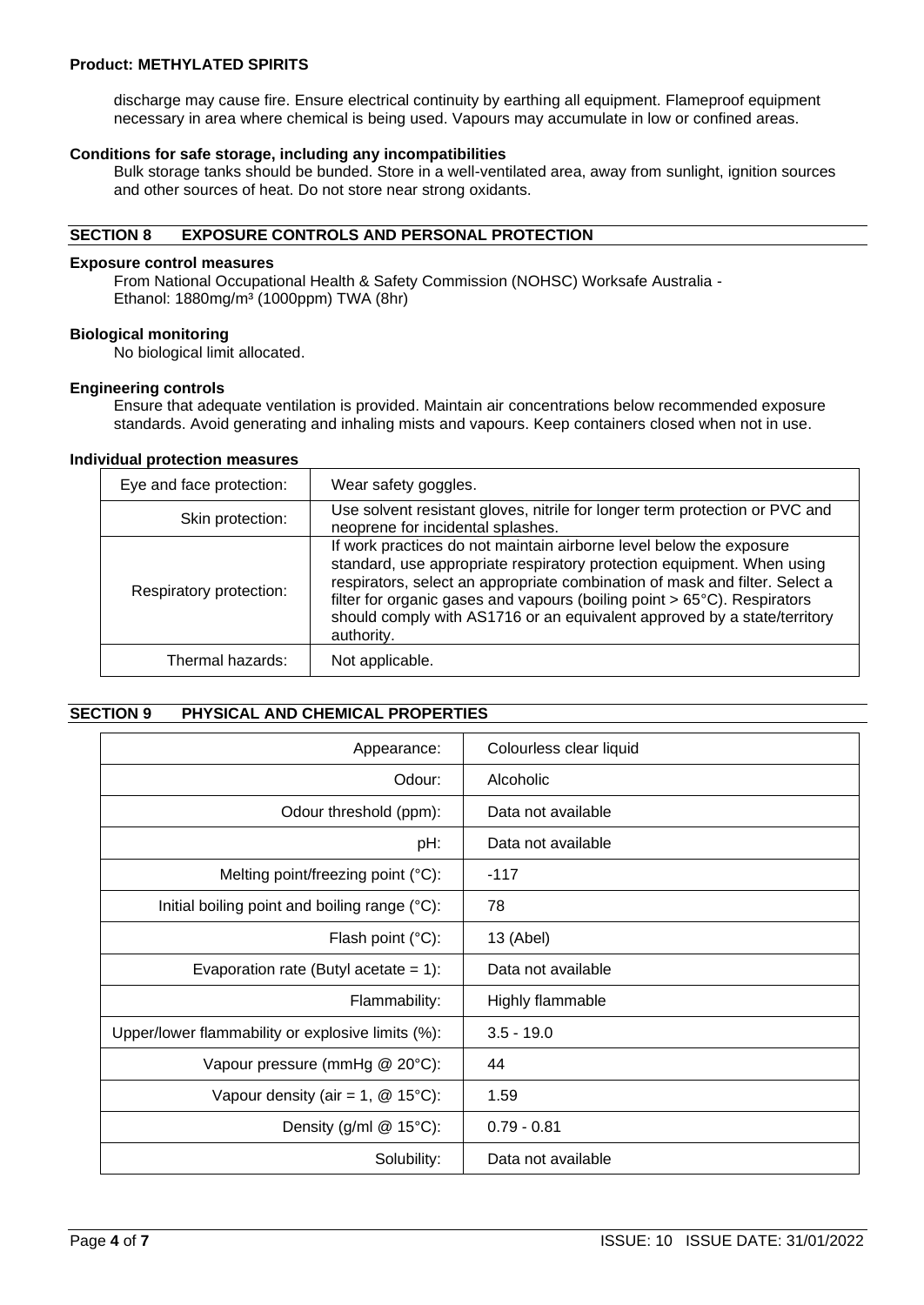| Partition coefficient: n-octanol/water:              | Data not available |
|------------------------------------------------------|--------------------|
| Auto-ignition temperature (°C):                      | 392                |
| Decomposition temperature (°C):                      | Data not available |
| Kinematic viscosity (mm $^{2}/s$ @ 20 $^{\circ}$ C): | Data not available |

# **SECTION 10 STABILITY AND REACTIVITY**

#### **Reactivity**

Stable under normal conditions of use.

## **Chemical stability**

Stable under normal conditions of use.

#### **Possibility of hazardous reactions**

Stable under normal conditions of use.

## **Conditions to avoid**

Avoid heat, sparks, open flames and other ignition sources.

## **Incompatible materials**

Strong oxidising agents.

# **Hazardous decomposition products**

Burning can produce carbon monoxide and/or carbon dioxide.

## **SECTION 11 TOXICOLOGICAL INFORMATION**

| Acute toxicity:                                                  | Low toxicity in animals -<br>LD50 Oral (rat): 7060mg/kg<br>LC50 Inhalation (rat, 6h) : 5900mg/m <sup>3</sup>                                                  |
|------------------------------------------------------------------|---------------------------------------------------------------------------------------------------------------------------------------------------------------|
| Skin corrosion/irritation:                                       | Mild irritant. Prolonged contact may cause defatting of skin which can<br>lead to dermatitis.                                                                 |
| Serious eye<br>damage/irritation:                                | Vapours may irritate the eyes. Liquid or mists may severely irritate or<br>damage the eyes.                                                                   |
| Respiratory or skin<br>sensitisation:                            | Not expected to be a sensitiser.                                                                                                                              |
| Germ cell mutagenicity:                                          | Not expected to be mutagenic.                                                                                                                                 |
| Carcinogenicity:                                                 | Not expected to be carcinogenic.                                                                                                                              |
| Reproductive toxicity:                                           | Not expected to impair fertility.                                                                                                                             |
| Specific Target Organ<br>Toxicity (STOT) -<br>single exposure:   | Data not available.                                                                                                                                           |
| Specific Target Organ<br>Toxicity (STOT) -<br>repeated exposure: | Long term exposure by swallowing or repeated inhalation, may cause<br>degenerative changes in the liver, kidneys, gastrointestinal tract and<br>heart muscle. |
| Aspiration hazard:                                               | Aspiration into the lungs when swallowed or vomited may cause chemical<br>pneumonitis which can be fatal.                                                     |

# **SECTION 12 ECOLOGICAL INFORMATION**

#### **Ecotoxicity**

Acute toxicity:

 $Fish - \vert$  Expected to be harmful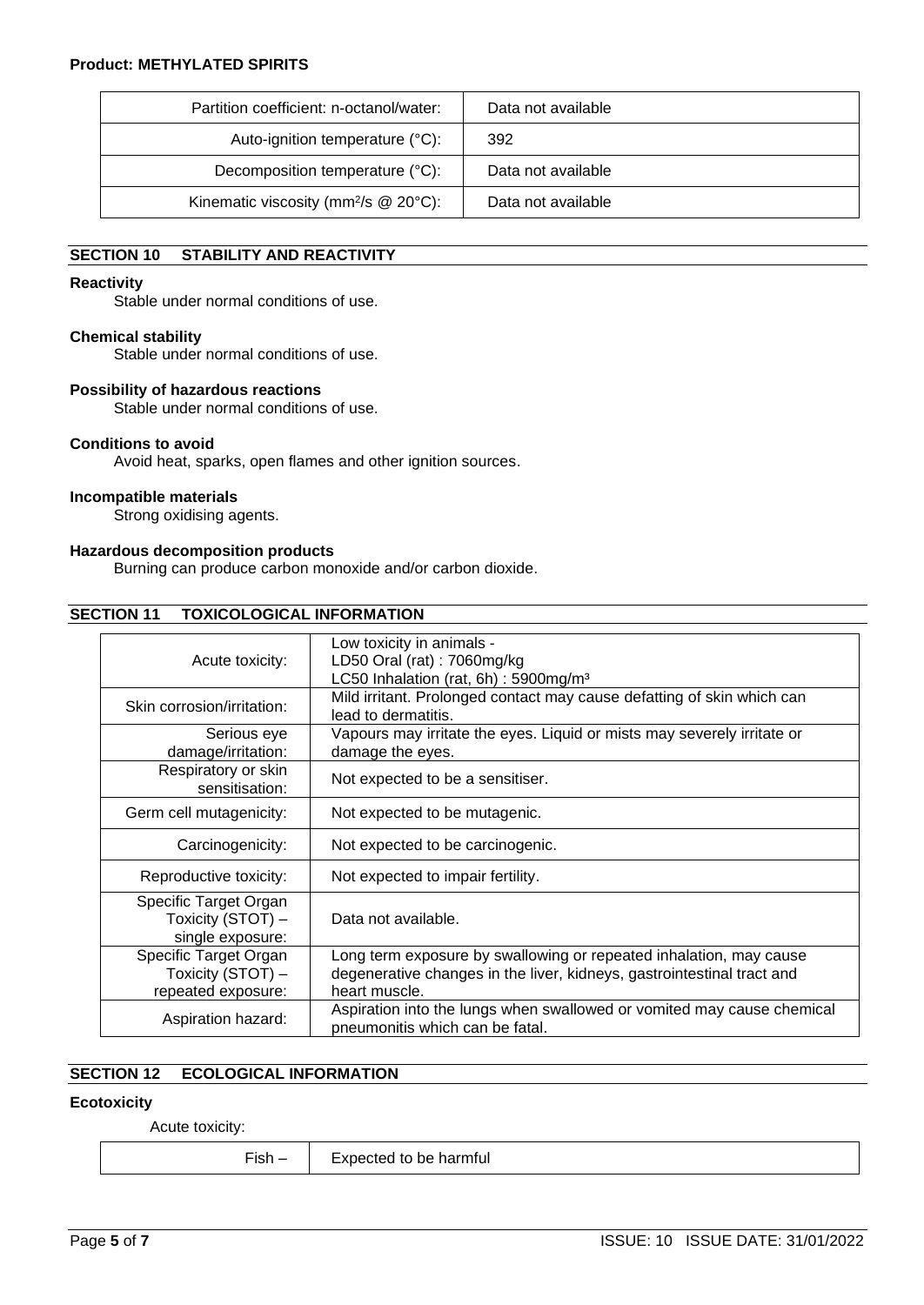# **Product: METHYLATED SPIRITS**

| Aquatic invertebrate - | Expected to be harmful |
|------------------------|------------------------|
| $Algae -$              | Expected to be toxic   |
| Microorganisms -       | Expected to be harmful |
| Chronic toxicity:      |                        |
| $Fish -$               | Data not available     |
| Aquatic invertebrate - | Data not available     |
| $Algae -$              | Data not available     |
| Microorganisms -       | Data not available     |

# **Persistence and degradability**

Biodegradable.

## **Bioaccumulative potential**

Data not available.

#### **Mobility in soil**

Miscible with water.

# **Other adverse effects**

Data not available.

# **SECTION 13 DISPOSAL CONSIDERATIONS**

Ensure waste disposal conforms to local waste disposal regulations.

# **SECTION 14 TRANSPORT INFORMATION**

| UN number:                                | 1170        |
|-------------------------------------------|-------------|
| EmS Code:                                 | $F-E$ , S-D |
| Proper shipping name:                     | Ethanol     |
| <b>Australian Dangerous Goods class:</b>  | 3           |
| Australian Dangerous Goods packing group: | Ш           |
| Hazchem code:                             | •2YE        |

# **SECTION 15 REGULATORY INFORMATION**

| Standard for the Uniform Scheduling of Medicines<br>and Poisons (SUSMP), Poisons Schedule: |        |
|--------------------------------------------------------------------------------------------|--------|
| Australian Inventory of Chemical Substances<br>(AICS):                                     | Listed |
| Dangerous Goods Initial Emergency Response<br>Guide (SAA/SNZ HB76):                        | 14     |